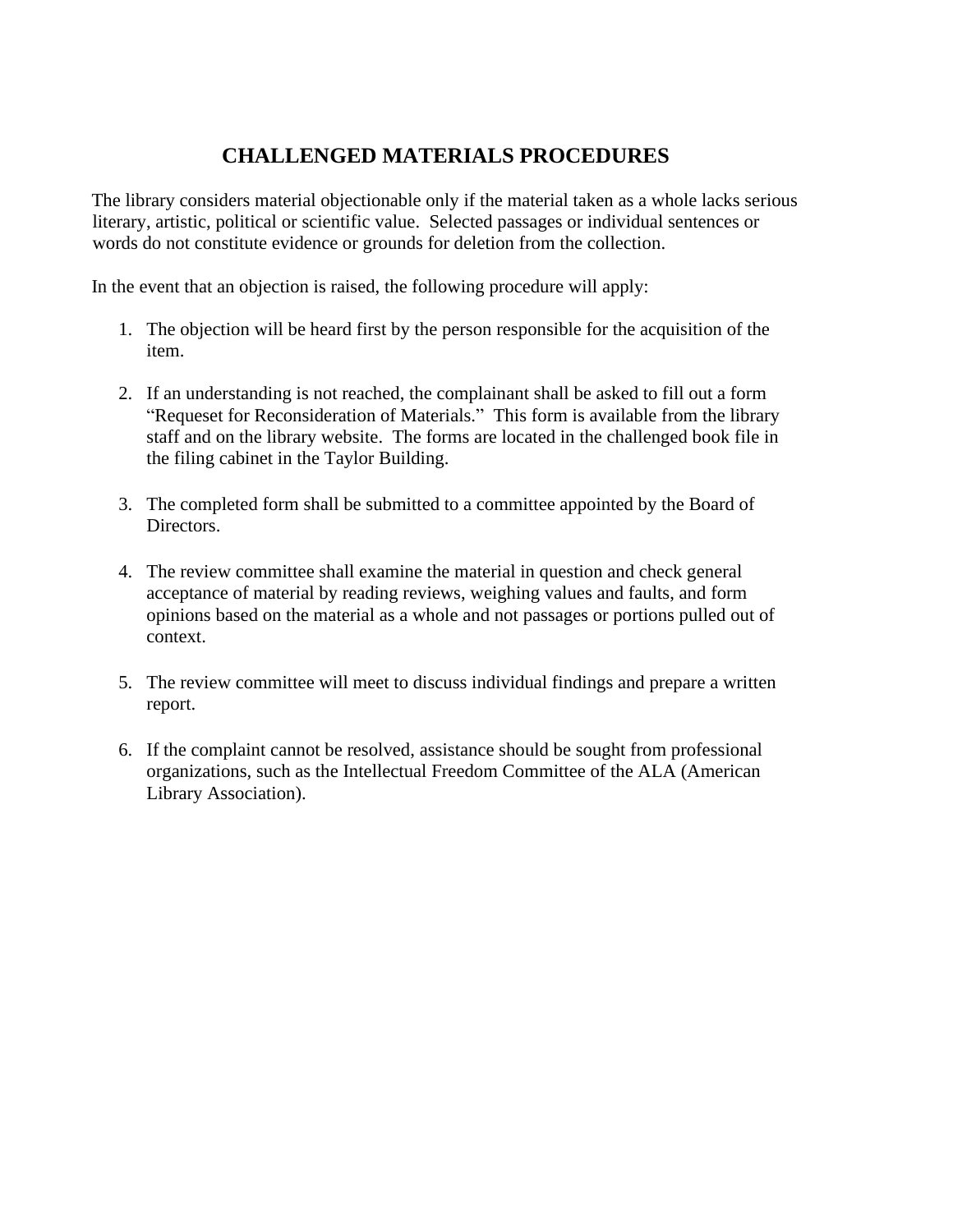## **RICE PUBLIC LIBRARY REQUEST FOR RECONSIDERATION OF MATERIALS**

| Request initiated by:                                                         |                                                                                                                                                                    |
|-------------------------------------------------------------------------------|--------------------------------------------------------------------------------------------------------------------------------------------------------------------|
|                                                                               |                                                                                                                                                                    |
|                                                                               |                                                                                                                                                                    |
|                                                                               |                                                                                                                                                                    |
|                                                                               |                                                                                                                                                                    |
|                                                                               |                                                                                                                                                                    |
|                                                                               |                                                                                                                                                                    |
| 2. What do you believe might be the result of having access to this material? |                                                                                                                                                                    |
| 3. For what age group would you recommend this material?                      |                                                                                                                                                                    |
|                                                                               | Complainant represents: _____Him/Herself ______ Organization or group ______<br>1. To what in the material do you object? (Please be specific; cite pages, scenes, |